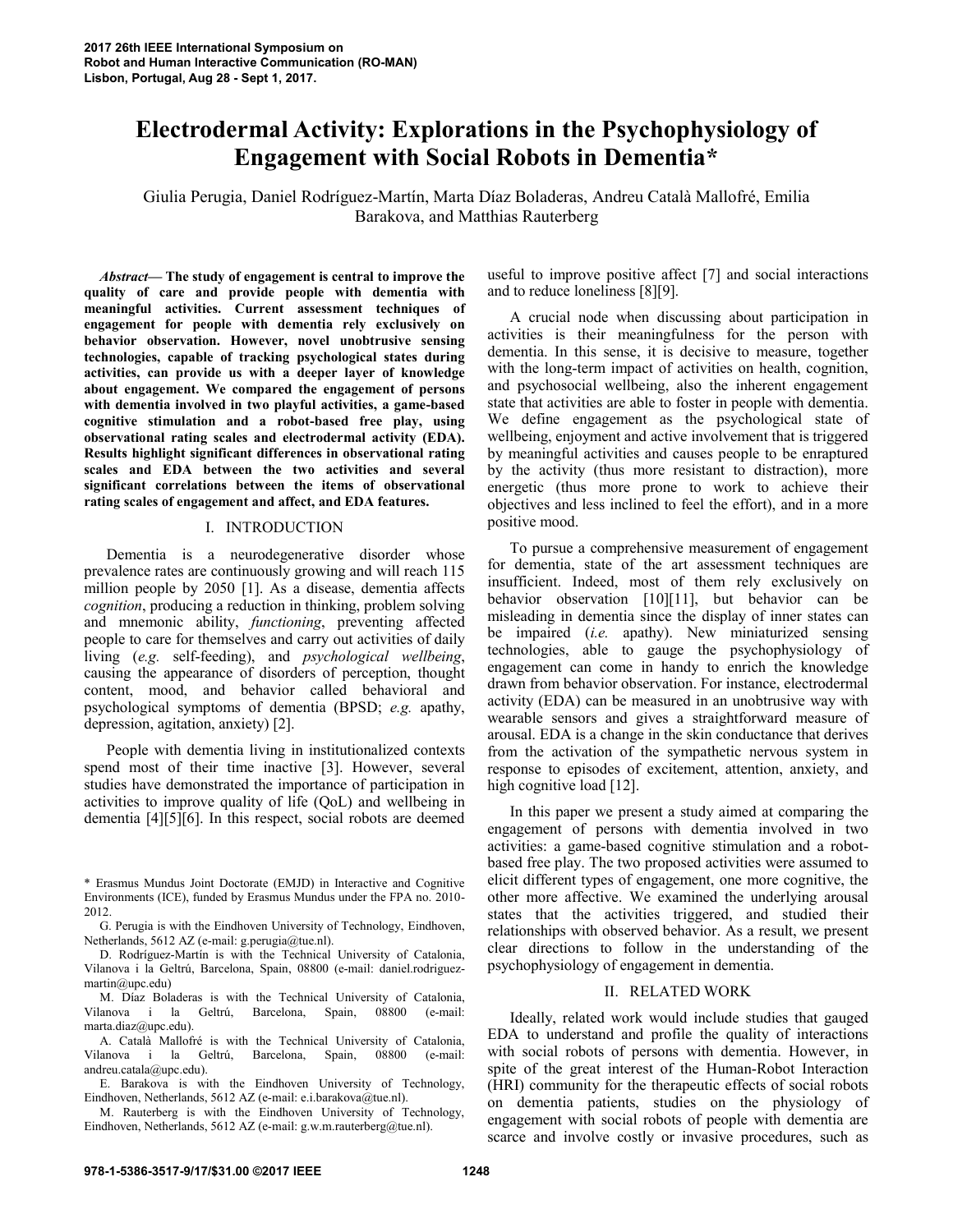EEG [13], urinalysis and hormones analysis [14], and fNIRS [15]. Albeit in recent years there has been a progressive effort in making EEG measurement the least obtrusive possible, EEG headsets such as  $Emotiv<sup>1</sup>$  and  $MindWave<sup>2</sup>$  are still too invasive to be brought in the field and might face acceptability issues when proposed to people with dementia [16].

In the context of dementia, we found only two studies conducted with EDA, both for purposes beyond our interest [17][18]. The only real antecedent of the present study is a study carried out with elders with Mild Cognitive Impairment (MCI) during interactions with a telepresence robot (Giraff) using cardiac measures, heart rate (HR) and heart rate variability (HRV) [19].

As a consequence, the closest reference to our work is research with healthy adults and children. In this area, studies on EDA could be divided into two typologies: hypothesistesting and affect recognition studies. On one hand, hypothesis-testing studies are works focusing on statistical analyses aimed at identifying differences in EDA between experimental conditions and at detecting correlations between self-report questionnaires and EDA features. On the other hand, affect recognition studies are works where EDA features are used to classify diverse affective states with a certain degree of accuracy. In HRI, most studies focused on affect recognition. For instance, Henriques *et al.* (2013) [20] worked on EDA-based recognition of empathy, expectation, positive-surprise, stress, and frustration in two conditions, human-to-human and human-to-robot interaction (with NAO), and Leite *et al.* (2013) [21] investigated the benefits of measuring EDA to adapt online the behavior of iCat according to children's emotional and cognitive processes. However, hypothesis-testing studies are also available. Rosenthal-von der Pütten *et al.* (2012) [22] used EDA and self-reported emotions to evaluate affective reactions towards videos depicting the dinosaur robot Pleo in two situations, a friendly and a torturing interaction. In our case, given the lack of literature coverage on EDA in people with dementia, we could not yet aim at affect recognition, thus we used EDA to differentiate between different types of engagement and worked on the identification of trends in the EDA data by correlating EDA features with the items of observational rating scales of engagement.

An additional problem to face when measuring EDA in vulnerable participants is caused by the reactivity to the experimental situation. Indeed, the artificiality of the situation might prompt physiological responses not linked with the experimental conditions (*e.g.* anxiety), thus jeopardizing the reliability of the data collected. In recent years, the development of wearable and unobtrusive devices aimed at collecting physiological data in real life settings (*e.g.* Q sensor and  $E4$  wristband<sup>3</sup>) paved the way for in the field data collection. In this regard, Leite and colleagues [21] were among the first to seize the opportunity, collecting children's EDA and HR at school with the Q sensor. In the attempt to follow this ecologically valid approach, we collected EDA

directly in nursing homes using the more advanced E4 wristband.

The following sections detail the research design of the study and the procedures used to collect EDA (Section III), the results obtained from analyses of observational rating scales and EDA (Section IV), and the main conclusions drawn from the results (Section V).

#### III. METHOD

# *A. Aim*

The present study was carried out to: 1) study the different engagement and arousal states that the two proposed activities brought about in people with dementia using observational rating scales and EDA, and 2) uncover correlations between participants' physiological states and observed engagement in activities.

#### *B. Participants*

Fourteen participants aged between 69 and 92 years (*M*: 83.93, *SD*: 7.28) with a diagnosis of dementia ranging from mild to moderate were selected from two nursing homes in the province of Barcelona. Selection was performed together with the psychologists of the two nursing homes. Dementia severity was assessed using the Reisberg Global Deterioration Scale (GDS) [23]. Subjects included in the study had a confirmed dementia diagnosis and a deterioration level ranging from mild to moderate (scores 4 and 5 of the Reisberg GDS). Exclusion criteria were a diagnosed bipolar or schizophrenic disorder, abnormality in the movement of face or hands (*e.g.* Parkinson's disease), strong hallucinatory states, and bedridden condition.

Selected participants were randomly coupled, and took part in the activities in pairs. This was in order to reproduce as closely as possible the usual social context of activities in nursing homes, which is group-based.

### *C. Design*

The study was conducted in nursing homes and followed a repeated measurement design with two playful activities as experimental conditions: a game-based cognitive stimulation, and a robot-based free play. Participants took part in the two activities once per week. Each activity was presented three times, for a total of six sessions per couple, three of cognitive games and three of robot play. The order of presentation of activities was alternated: cognitive games and robot play were presented every other week starting from cognitive games.



Figure 1. Cognitive Games

Cognitive games were jigsaw puzzles, shape puzzles, and dominoes (Figure 1). The order of presentation of the cognitive games was randomized using a Latin squares technique, thus it was always different in the three sessions.

<sup>1</sup> https://www.emotiv.com

<sup>2</sup> https://store.neurosky.com/pages/mindwave

<sup>3</sup> https://www.empatica.com/e4-wristband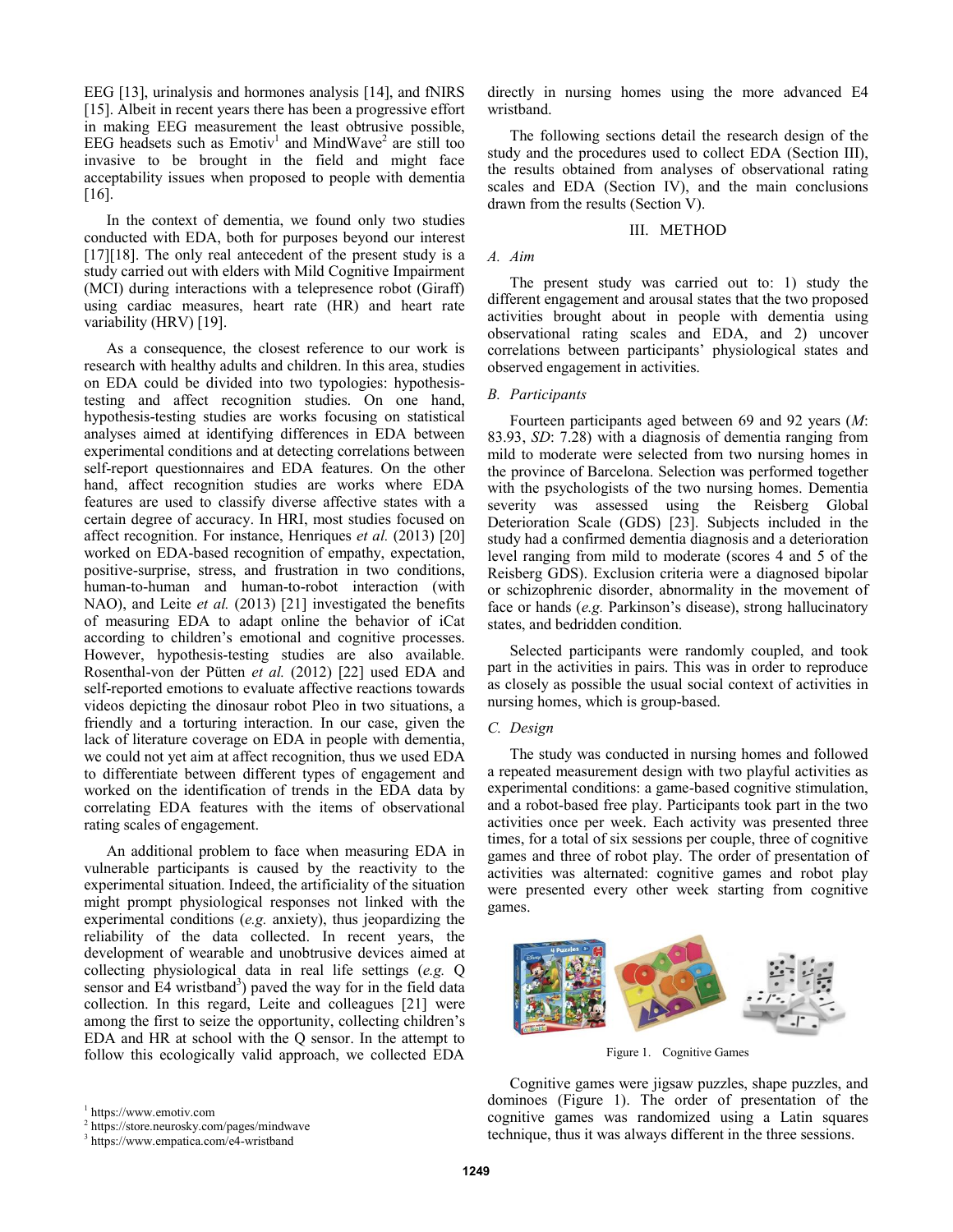For what regards the robot play, we left participants free to interact with the robot, Pleo (Figure 2), and gave facilitators a script with a list of activities to be introduced in case the interaction faded (*call Pleo, make Pleo sleep, feed Pleo, dress Pleo, stroke Pleo, heal Pleo*).

Pleo is an animatronic pet robot commercialized by UGOBE, which has the appearance of a baby dinosaur. It is equipped with touch sensors, microphones, ground foot sensors, force-feedback sensors, orientation tilt sensors, infrared mouth sensors, a camera-based vision system, and a beat detection system.



Figure 2. The dinosaur robot, Pleo

Pleo is not only able to display a wide range of behaviors (*e.g.* walk, howl), but also to express its internal drives (*e.g.* hunger or sleep) and moods (*e.g.* happy, scared, curious). We selected this robot, instead of other available ones, because, being designed for children, it provides a very prompt interaction, and this is very important when working with people with mild to moderate dementia who are still able to sustain dynamic exchanges [24].

The two experimental conditions we chose are not canonical. Usually, interactions with social robots are compared to interactions with stuffed animals or dolls. We chose the present experimental conditions for three reasons: a) a stuffed animal/doll condition is risky with people with mild dementia who are still able to make sense of the world and might feel infantilized; b) reviews on the use of social HRI for people with dementia deplore the fact that most studies use experimental and control conditions that are likely to produce the same effects (*e.g.* dolls and social robots) [25]; c) the chosen experimental conditions hinge upon different skills. Cognitive skills such as attention, memory, and association are crucial to complete cognitive games. Affective and social skills are central to create a smooth and pleasant interaction with the social robot. As known [12][26], both cognitive exertion and affective bonding elicit arousal, but of a different type, since they involve different brain paths.

During sessions, four facilitators followed the participants (the psychologist or the social educator of each nursing home). Facilitators were coupled randomly with participants, and followed the same couple/s across all sessions.

#### *D. Measures*

In total, we carried out forty-two play sessions of around half an hour each. During sessions, we collected three types of data: video footage, physiological data, and observational rating scales.

Video footage of all the sessions was collected with two hand held cameras positioned on mini-tripods. Videos were used to label the physiological signals.

Physiological data were collected using the E4 wristband [27]. The E4 wristband has four sensors integrated in its case: a *photoplethysmography sensor* (to measure heart rate, heart rate variability, and inter-beat interval), a *triaxial accelerometer* (to measure acceleration, but also to detect movement patterns), an *infrared thermometer* (to gauge peripheral skin temperature), and an *electrodermal response sensor* (to assess arousal). We recorded data from all the sensors of the E4 wristband. However, in this paper, we analyze those coming from the electrodermal response sensor.

The EDA signal was synchronized with video footage to establish the beginning and end of baseline collection, and the beginning and end of activities. Subsequently, it was normalized and denoised with a 2<sup>nd</sup> order Butterworth lowpass filter with a cut-off frequency of 0.05Hz. Regarding the extracted features, we used differential features in order to take into account the baseline state of the person with dementia in the calculation of EDA. The set of features was compiled based on previous literature [20][21]. The feature notation in Table 1 is constructed in the following way. The set of samples  $S^W = s_1^W, \dots s_N^W$  is recorded in a window of time Wdefined by the beginning and the end of an activity (cognitive games or robot play). The Short Fast Fourier Transform of this sample set was formed by  $S_1^W$ , ...  $S_N^W$ through (1):

$$
S_n^W = \sum_{n=1}^N s_n e^{-i2\pi h \frac{n}{N}}
$$
 (1)

where  $h = 1, ..., N$ .  $S_h^W$  is a set of *N* complex numbers that represents the amplitude and phase of a harmonic. In regards to *Npeaks*, we denoted it as the number of significant local maxima found in  $S^W$ . Then,  $NPR^W$  is defined as *Npeaks*( $S^W$ ) divided by the length of  $S^W$ .

TABLE 1. Feature set

| <b>Feature name</b>   | <b>Equation</b>                                                                                                                                                                                                                                       |  |  |  |  |
|-----------------------|-------------------------------------------------------------------------------------------------------------------------------------------------------------------------------------------------------------------------------------------------------|--|--|--|--|
| diffSMA <sup>a</sup>  | $\int_{i=0}^{T} s_i^W dt - \int_{i=0}^{T} s_i^{W-1} dt$                                                                                                                                                                                               |  |  |  |  |
| diffM <sup>b</sup>    | $s^W - \bar{s}^{W-1}$ , where $\bar{s}^W = \frac{1}{N} \sum_{i=1}^N s_i^W$                                                                                                                                                                            |  |  |  |  |
| diffSD <sup>c</sup>   | $\sigma s^W-\sigma s^{W-1}, where\; \sigma s^W{=}\begin{cases} \frac{1}{N}\sum_{i=1}^N(s_i^W-\bar{s}^W)^2 \end{cases}$                                                                                                                                |  |  |  |  |
| diffRNG <sup>d</sup>  | $Rng(s^W) - Rng(s^{W-1})$ , where $Rng(s^W)$<br>$= max(s^W) - min(s^W)$                                                                                                                                                                               |  |  |  |  |
| diffSH <sup>e</sup>   | $\sum_{i=1}^{N} S_{1,N}^{W}$                                                                                                                                                                                                                          |  |  |  |  |
| diffNPR <sup>f</sup>  | $NPR^{W} - NPR^{W-1}$                                                                                                                                                                                                                                 |  |  |  |  |
| diffKURT <sup>g</sup> | $\delta_s^W - \delta_s^{W-1}$ , where $\delta_z^W = \frac{E\left[\left(\left S_{1,N}^W\right _i - \left \bar{S}_{1,N}^W\right \right)^4\right]}{\left(E\left[\left(\left S_{1,N}^W\right _i - \left \bar{S}_{1,N}^W\right \right)^3\right]\right)^2}$ |  |  |  |  |
| diffSKEW <sup>h</sup> | $\gamma_s^W - \gamma_s^{W-1}$ , where $\gamma_s^W = E\left[ \left( \frac{ S_{1,N}^W _i -  S_{1,N}^W }{\sigma( S_{1,N}^W )} \right)^2 \right]$                                                                                                         |  |  |  |  |

a. diffSMA= differential signal magnitude area; b. diffM= differential mean; c. diffSD= differential standard<br>deviation; d. diffRNG= differential range; e. diffSH= differential summation of harmonics; f. diffNPR=<br>different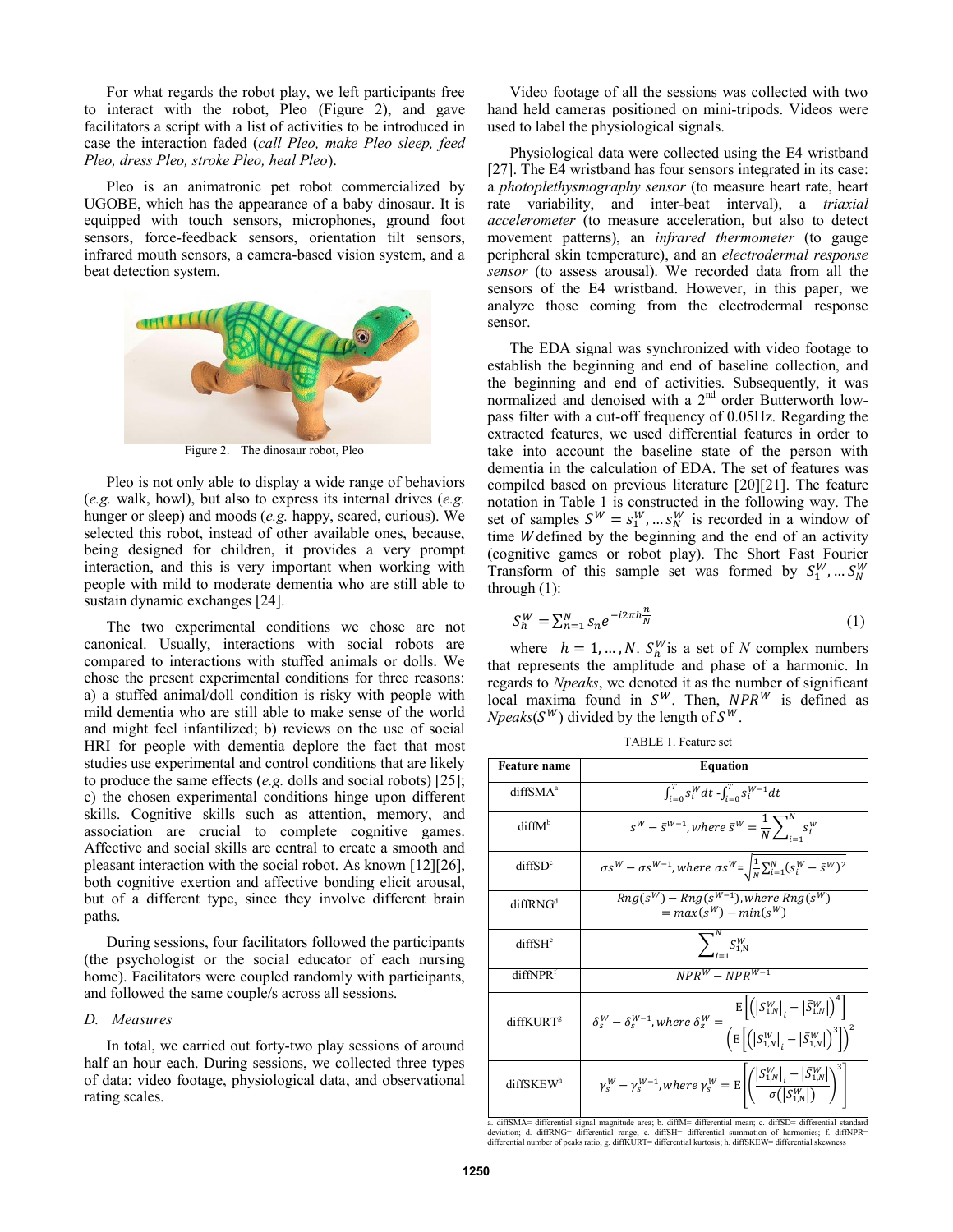As observational rating scales, we used the Observational Measurement of Engagement (OME) [10], and enriched it with the Observed Emotion Rating Scale (OERS) [11]. The OME rates engagement across four dimensions: duration of interaction (in seconds), attention towards the stimulus (*e.g.* manipulating/holding the stimulus, 4-point Likert scale), attitude towards the stimulus (*e.g.* smiling/frowning; 7-point Likert scale), and refusal of the stimulus. In our study, we used the items attention (4-points Likert scale) and attitude (7-point Likert scale) of the OME, using the latter to obtain scores of the attitude of participants towards the game, and towards the partner. Moreover, we added a further item, cognitive difficulty (5-point Likert scale), which is present in further versions of the OME. The OERS was used in its original version to rate (on a 5-point Likert) the intensity of five affective states: pleasure (*e.g.* laughing, smiling, kissing), anger (*e.g*. yelling, cursing, berating), anxiety/fear (*e.g.* shrieking, repetitive calling out), sadness (*e.g.* crying, frowning), and alertness (*e.g.* participating in a task, maintaining eye contact). Both the OME and the OERS were developed for psychogeriatric purposes, and are validated observational scales. They were completed after sessions by facilitators. For what concerns cognitive games, we asked facilitators to fill out one OME and one OERS for each of the games that were played. As for robot play, we obtained one OME and one OERS for the entire session.

#### *E. Setting*

Data were collected directly in the nursing homes, in rooms normally allocated to activities. The rooms in the two nursing homes were adapted to resemble each other. A rectangular table was placed on one side of the room, and on the opposite side we positioned two hand-held cameras on top of portable tripods (Figure 3). One camera was positioned on the side, and the other in front of the participants.



During the data collection participants were sitting on the same side of the table facing the cameras. The facilitator conducted the activity in the presence of the experimenter. The experimenter was present during data collection to supervise the correct functioning of the equipment (cameras and wristbands), to control that playful activities were correctly executed, and to collect the OME and OERS at the end of the sessions. However, to avoid its presence to be disruptive for participants, before the study started, the experimenter was introduced to participants and clients of the nursing homes, and took part in the activities promoted in the two institutions for few weeks.

### *F. Procedure*

During the sessions, data collection was performed in six phases: 1) *preparation phase* (10 minutes): the experimenter set up the room, while the facilitator helped participants to reach it, once participants reached the room, cameras were switched on; 2) *habituation phase* (5 minutes): the experimenter conversed shortly with participants, while they sat to recover from the effort of walking to reach the room, afterwards the experimenter helped participants to wear the sensor (Figure 4a); 3) *synchronization* (2 minutes): the experimenter switched on the wristbands, and pushed the tag buttons on top of the watches simultaneously in front of the switched on cameras; 4) *baseline collection* (5 minutes): the facilitator read a fairytale (5 minutes) to participants (Figure 4b); 5) *data collection*: the participants played the three cognitive games (20-25 minutes, Figure 4c and 4d) or interacted with Pleo (20-25 minutes, Figure 4e and 4f); 6) *end of activity* (5 minutes): the experimenter switched off the wristbands in front of the cameras, removed them, and switched off the cameras. At this point, participants were guided back to their units, and, when facilitators headed back to the activity room, they filled out the OME and OERS. The participants wore the E4 wristband for around 8-10 minutes before the activity (baseline included), and for around 1-2 minutes after the activity.



Figure 4. Excerpts of data collection

# *G. Research Questions and Hypotheses*

The research questions we investigated with this study were the following: 1) Are there differences in engagement between the two activities as measured with OME and OERS? 2) Are there differences in arousal between the two activities as measured with EDA? and 3) Are there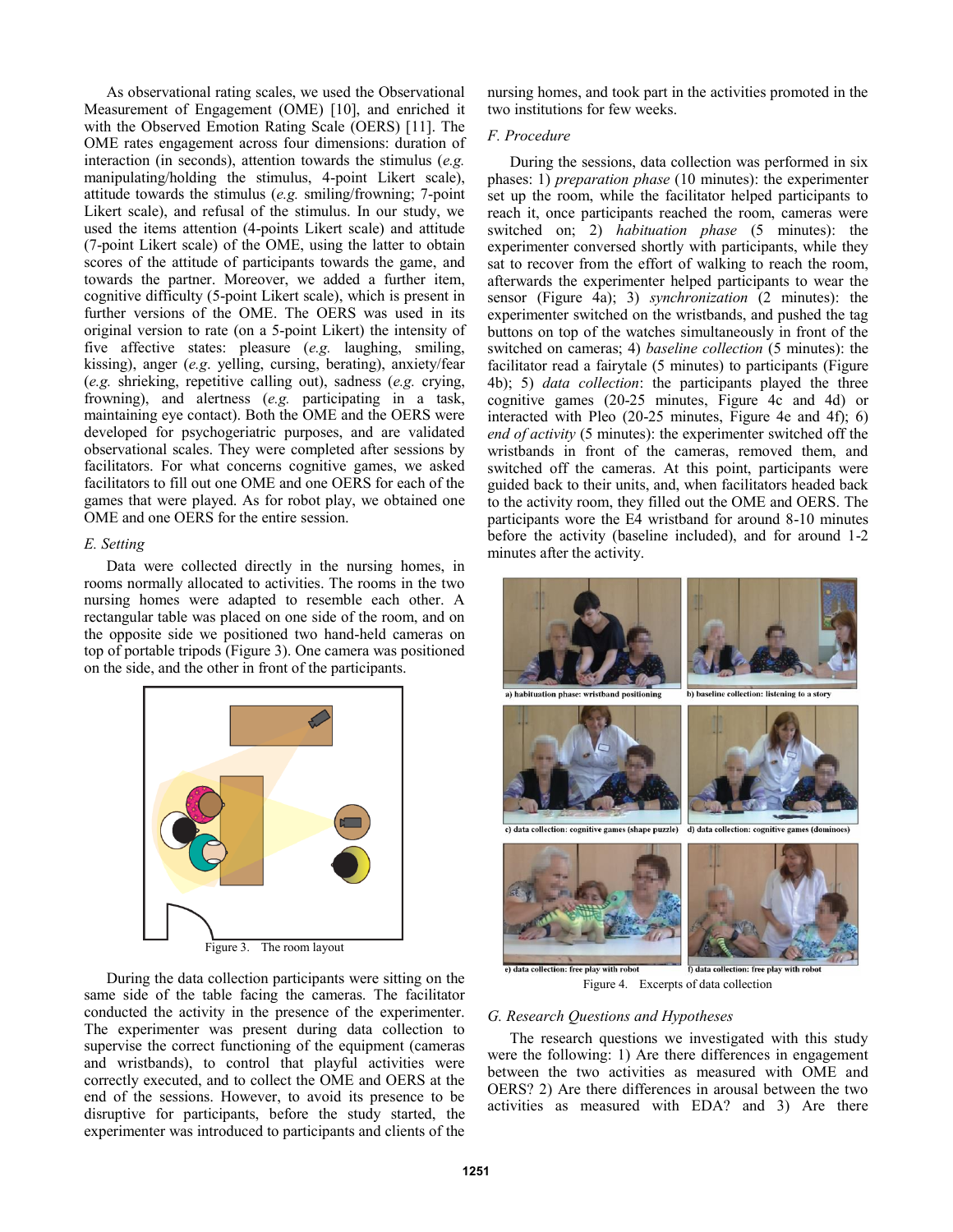significant correlations between the items of OME and OERS and EDA features?

With regard to the first question, we expected that the different engagement states that the two activities elicited would have been mirrored by differences in the item cognitive difficulty of the OME and pleasure of the OERS. In detail, we hypothesized that cognitive difficulty would have been higher during cognitive games, while pleasure would have been higher during robot play.

For what concerns EDA, we hypothesized that there would have been differences in EDA features due to the fact that the two activities both elicited arousal, but of a different type. Indeed, Cannon [28] identified three types of arousal: 1) *cognitive arousal* related to thinking and attention allocation, 2) *affective arousal* related to feeling and emotions (both positive and negative), and 3) *physical arousal* related to physical exertion. Following Cannon, cognitive games should have elicited a more cognitive arousal, while interactions with Pleo a more affective arousal.

Concerning the last research question, we expected that EDA features would have been correlated with the items of OME and OERS more characteristic of the two activities attention and cognitive difficulty in the cognitive games, and pleasure and attitude towards the game during robot play.

#### IV. RESULTS

We performed a pairwise t-test using SPSS (version 22.0) on the items of OME and OERS obtained during the two activities to check for significant differences. As a first step before analysis, we computed the median of OME and OERS scores obtained across the three sessions of cognitive games, and play with the robot. Results (see Table 2) revealed that cognitive games were perceived as significantly more difficult at a cognitive level (*M*=2.07, *SD*=.730) with respect to interactions with Pleo (*M*=1.00, *SD*=.000,  $t(13)=5.491$ ,  $p<.001$ ). Moreover, they outlined that participants felt considerably more pleasure during social

robot interactions (*M*=3.93, *SD*=1.141) compared to cognitive games (*M*=1.93, *SD*=1.141, *t*(13)=-5.508, *p*<.001), but were also less alert during interactions with Pleo (*M*=4.64, *SD*=.497) with respect to cognitive games (*M*=5.00, *SD*=.00, *t*(13)=2.687, *p*<.05).

As second analysis, we ran a pairwise t-test on the mean differential features of EDA. First, we extracted the differential features of EDA from each session (diffSMA, diffM, diffSD, diffRNG, diffSH, diffNPR, diffKURT, and diffSKEW). Subsequently, we computed the mean differential features of EDA in the three sessions of cognitive games and in the three sessions of robot play (MeanDiffSMA, MeanDiffM, MeanDiffSD, MeanDiffRNG, MeanDiffSH, MeanDiffNPR, MeanDiffKURT, and MeanDiffSKEW). We performed the pairwise t-test using the mean differential features of each condition (cognitive games and robot play).

Results (see Table 2) disclose significant differences between activities in MeanDiffKURT and MeanDiffSKEW. Indeed, MeanDiffKURT was lower during cognitive games (*M*=247.299, *SD*=117.856) with respect to robot play (*M*=360.041, *SD*=128.376, *t*(13)=-2.718, *p*=.018), and similarly MeanDiffSKEW was lower during cognitive games (*M*=5.875, *SD*=2.949) compared to robot play (*M*=9.326, *SD*=2.678, *t*(13)=- 3.764, *p*=.002).

Subsequently, we performed a Pearson product moment correlation (one-tailed) between the items of the OME and OERS and the features of EDA. In the context of cognitive games, results disclose a significant negative correlation between the item attitude towards the partner and the MeanDiffKURT of EDA (*r*(12)= -.497; *p*=.035), a significant negative correlation between the item attitude towards the partner and the MeanDiffSKEW of EDA  $(r(12)=502)$ ; *p*=.034), and a significant positive correlation between the item pleasure and the MeanDiffRNG of EDA (*r*(12)=.539;  $p=$  .023). On the other side, in the sessions of robot play, results highlighted a significant negative correlation between the item attention and the MeanDiffSKEW of EDA (*r*(12)=-

TABLE 2. Results of the Pairwise t-test on OME and OERS items and EDA features

|                     | Cognitive games |           | Pleo           |           | Paired Differences |           |          |          |
|---------------------|-----------------|-----------|----------------|-----------|--------------------|-----------|----------|----------|
| OME                 | $\overline{M}$  | <b>SD</b> | $\overline{M}$ | SD        | $\overline{M}$     | <b>SD</b> | t-value  | p-value  |
| Attention           | 3.64            | .497      | 3.36           | .929      | .29                | .914      | 1.170    | > 0.05   |
| Attitude game       | 5.71            | 1.069     | 5.79           | 1.251     | $-.07$             | 1.141     | $-.234$  | > 0.05   |
| Attitude partner    | 5.43            | 1.222     | 5.29           | 1.267     | .14                | .949      | .563     | > 0.05   |
| Cognitive           | 2.07            | .730      | 1.00           | .000      | 1.07               | .730      | 5.491    | ***<.001 |
| <b>OERS</b>         | $\overline{M}$  | <b>SD</b> | $\overline{M}$ | <b>SD</b> | $\overline{M}$     | SD        | t-value  | p-value  |
| Pleasure            | 1.93            | 1.141     | 3.93           | 1.141     | $-2.00$            | 1.359     | $-5.508$ | ***<.001 |
| Anger               | 1.00            | .000      | 1.29           | .726      | $-29$              | .726      | $-1.472$ | > 0.05   |
| Anxiety/Fear        | 1.00            | .000      | 1.00           | .000      |                    |           |          |          |
| Sadness             | 1.00            | .000      | 1.14           | .535      | $-14$              | .535      | $-1.000$ | > 0.05   |
| Alertness           | 5.00            | .000      | 4.64           | .497      | .36                | .497      | 2.687    | $*< 05$  |
| <b>EDA</b> features | $\overline{M}$  | <b>SD</b> | $\overline{M}$ | SD        | $\overline{M}$     | <b>SD</b> | t-value  | p-value  |
| <b>DiffSMA</b>      | .0006           | .0003     | .0006          | .0004     | .0001              | .0003     | .585     | > 0.05   |
| DiffM               | .2304           | .1202     | .2159          | .1775     | .0145              | .0886     | .613     | > 0.05   |
| DiffSD              | .1032           | .0611     | .1103          | .0671     | $-.0071$           | .0371     | $-.720$  | > 0.05   |
| <b>DiffRNG</b>      | .4532           | .2102     | .4561          | .2162     | $-.0029$           | .1196     | $-.092$  | > 0.05   |
| DiffSH              | .6038           | .3610     | .6189          | .3560     | $-0151$            | .2443     | $-.231$  | > 0.05   |
| <b>DiffNPR</b>      | 2.9295          | .8956     | 2.5086         | 1.2462    | .4209              | .9387     | 1.678    | > 0.05   |
| <b>DiffKURT</b>     | 247.2991        | 117.8564  | 360.0415       | 128.3763  | $-112.7423$        | 155.1860  | $-2.718$ | $*< 05$  |
| <b>DiffSKEW</b>     | 5.8753          | 2.9486    | 9.3260         | 2.6778    | $-3.4507$          | 3.4299    | $-3.764$ | **<.005  |

\*,\*\* and \*\*\* refer to the level of significance of the t-values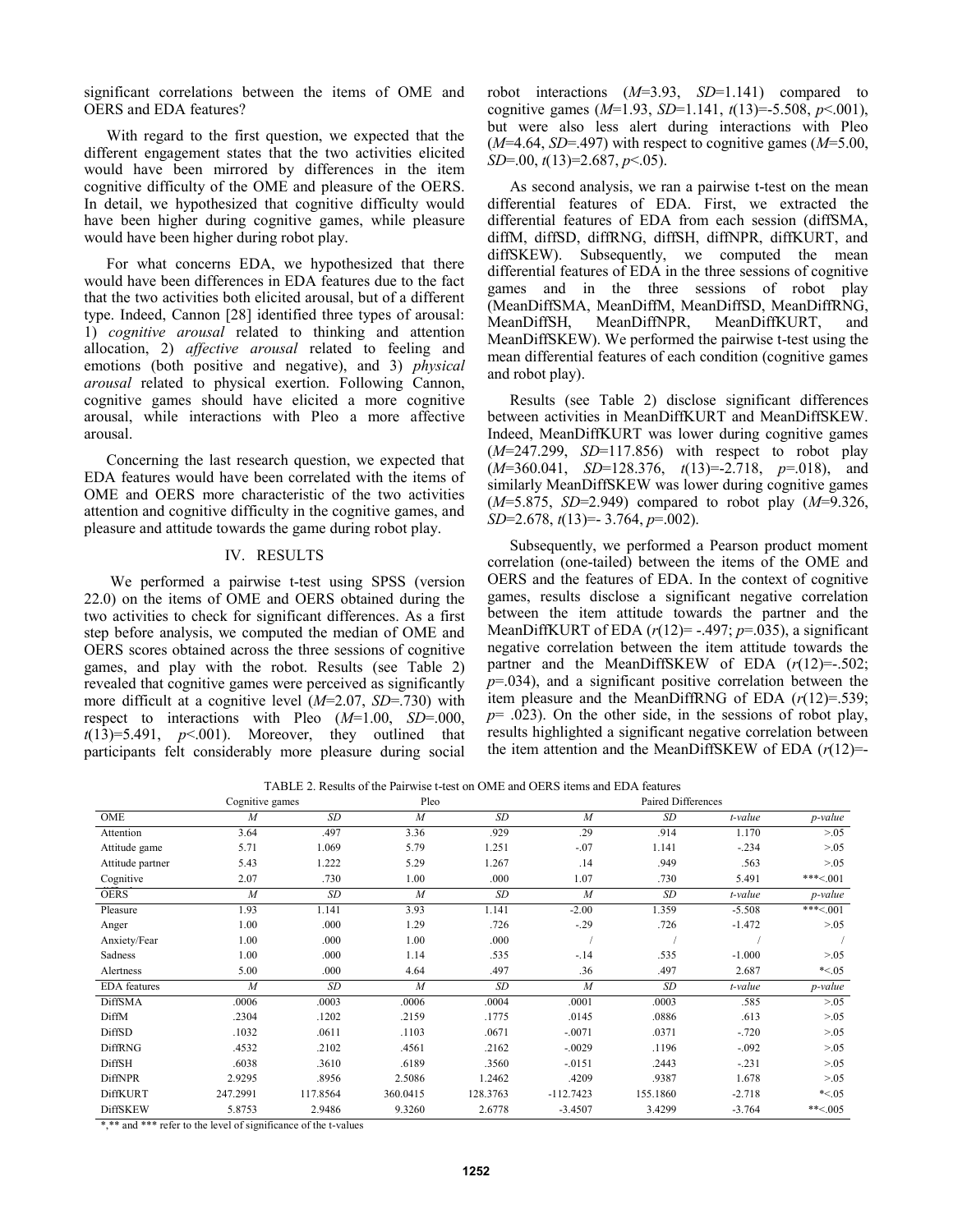.517; *p*=.029), a significant negative correlation between the item attitude towards the game and MeanDiffKURT of EDA  $(r(12)=513; p=030)$ , a significant negative correlation between the item attitude towards the game and the MeanDiffSKEW of EDA (*r*(12)=-.590; *p*=.013), a significant negative correlation between attitude towards the partner and MeanDiffM  $(r(12)=.561; p=018)$ , a significant positive correlation between pleasure and MeanDiffSMA  $(r(12)=.483; p=.040)$ , a significant positive correlation between pleasure and MeanDiffNPR (*r*(12)=.577; *p*=.015), a significant negative correlation between pleasure and MeanDiffKURT (*r*(12)=-.577; *p*=.015), and a significant negative correlation between pleasure and MeanDiffSKEW (*r*(12)=-.604; *p*=.011).

# V. DISCUSSION

Results from OME and OERS show differences in engagement and affect between the two different activities. Cognitive games elicit significantly higher cognitive exertion (*i.e.* cognitive difficulty), whereas robot play elicits significantly higher positive affect (*i.e.* pleasure). These findings are in line with our hypotheses. However, in addition to the hypothesized effects, we found a significantly higher alertness of participants during cognitive games with respect to robot play. This might be due to the fact that cognitive games have a very precise flow and rules to attain at each step of the activity and consequently require participants to be always present and attentive.

We attribute the lack of significant differences between cognitive games and robot play in features such as DiffSMA, DiffM, DiffSD, DiffRNG, DiffSH, and DiffNPR to the fact that both the activities elicited arousal in the tonic (slow long-term changes in EDA) and phasic EDA (brisk increases in EDA related to short-term events). Differences in EDA between activities regarded mainly the frequency

distribution of the signal (see Figure 5). Interactions with Pleo were characterized by lower harmonics with respect to cognitive games (skewness) and by a more defined peak of the frequency distribution curve compared to cognitive games (kurtosis). Most likely, these differences in the frequency distribution are to be ascribed to differences in the type of arousal elicited by the activities, a more cognitive one in cognitive games, and a more affective one in robot play.

From the results of the Pearson product moment correlation, it is also evident that MeanDiffKURT and MeanDiffSKEW entertain significant negative correlations with the items of OME and OERS in both conditions: *attitude towards the partner* in cognitive games, and *attention*, *attitude towards the game* and *pleasure* in robot play. *Pleasure* is also positively correlated with MeanDiffM in the robot condition, and with EDA features delineating the phasic component of the EDA signal: MeanDiffRNG in cognitive games, and MeanDiffSMA, and MeanDiffNPR in robot play. In this case, results are not in line with our hypotheses. Indeed, they underline that EDA features correlate with items of OME and OERS more related to attitudes and affective states in both types of activities and not just in robot play.

To summarize, by triangulating the analyses of the data from the different measurement instruments, we found that the engagement with the robot was more pleasurable for the participants and less difficult at a cognitive level. However, it also implied less alertness. Related to EDA patterns, we unveiled that the most positive engagement in both activities was likely to be characterized by an EDA with a higher frequency (lower skewness), a less defined peak of the frequency distribution (lower kurtosis), and a higher phasic activity (high range, SMA and number of peaks ratio).



Figure 5. Plots of EDA in one of the participants during the first session of cognitive games and the first session of robot play. At the top: plot of EDA signal during the two activities (*tag*: tag for synchronization, *bb*: beginning of baseline; *eb*: end of baseline, *bcg*: beginning of cognitive games; *ecg*: end of cognitive games; *bri*: beginning of robot interaction; *eri*: end of robot interaction). At the bottom: Frequency distribution of EDA during the two activities